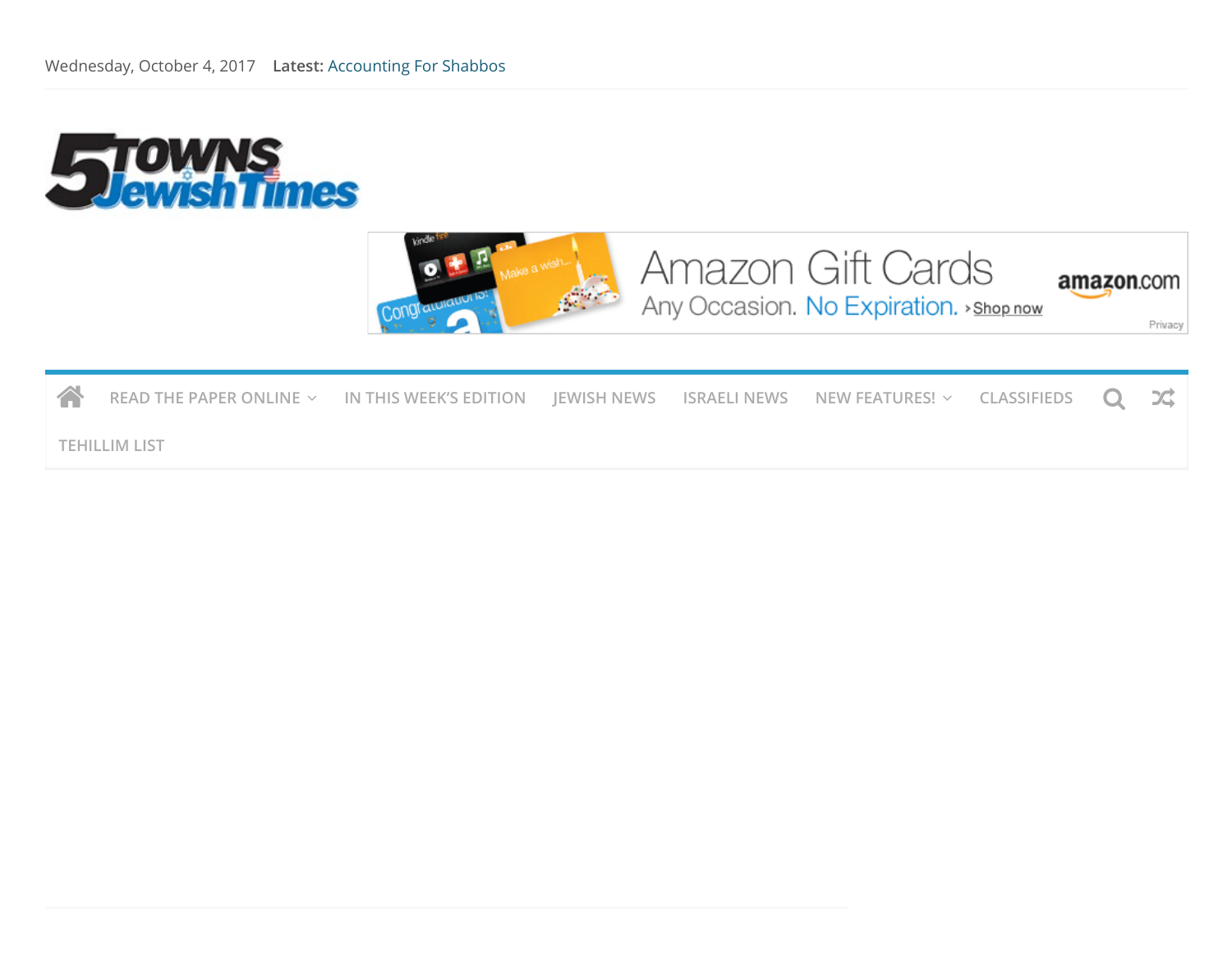

# Why The Dead Jews Of Vilna Cannot Rest In Peace

[August 17, 2017](http://5tjt.com/dead-jews-vilna-cannot-rest-peace/)



By Rabbi Zev Friedman

The dispute over Vilna's oldest synagogue has been brewing for more than a decade. Recently, as a result of the involvement and protestations of a coalition of rabbinic leaders and activists, the fight has intensified.

### Books on Israel



[Ads by Amazon](https://affiliate-program.amazon.com/home/ads/ref=sm_n_se_dkp_US_logo?adId=logo&creativeASIN=logo&linkId=38b1b7e4c91d4d346806d6312621322f&tag=koshercommerc-20&linkCode=w42&ref-refURL=http%3A%2F%2F5tjt.com%2Fdead-jews-vilna-cannot-rest-peace%2F&slotNum=0&imprToken=m7qj9PAnFKLPeFaHPhcFZA&ac-ms-src=nsa-ads&cid=nsa-ads)



[Shop](https://www.amazon.com/Zahler-All-Natural-Supplement-Advanced-Deficiencies/dp/B00F0IVYU2/ref=as_sl_pc_qf_sp_asin_til?tag=koshercommerc-20&linkCode=w00&linkId=55a1fdfa28b7c1ccf3115886e945a0a2&creativeASIN=B00F0IVYU2) now

[Shop](https://www.amazon.com/Spice-Spirit-Complete-Cookbook-classic/dp/082660238X/ref=as_sl_pc_qf_sp_asin_til?tag=koshercommerc-20&linkCode=w00&linkId=246f823bb3805a477a42459f6ec082d3&creativeASIN=082660238X) now

## Popular Content

[Pheasants, Oysters, And Locusts: When](http://5tjt.com/pheasants-oysters-locusts-exotic-meets-kosher/) Exotic Meets Kosher

[Newspaper](http://5tjt.com/newspaper/)

Classifieds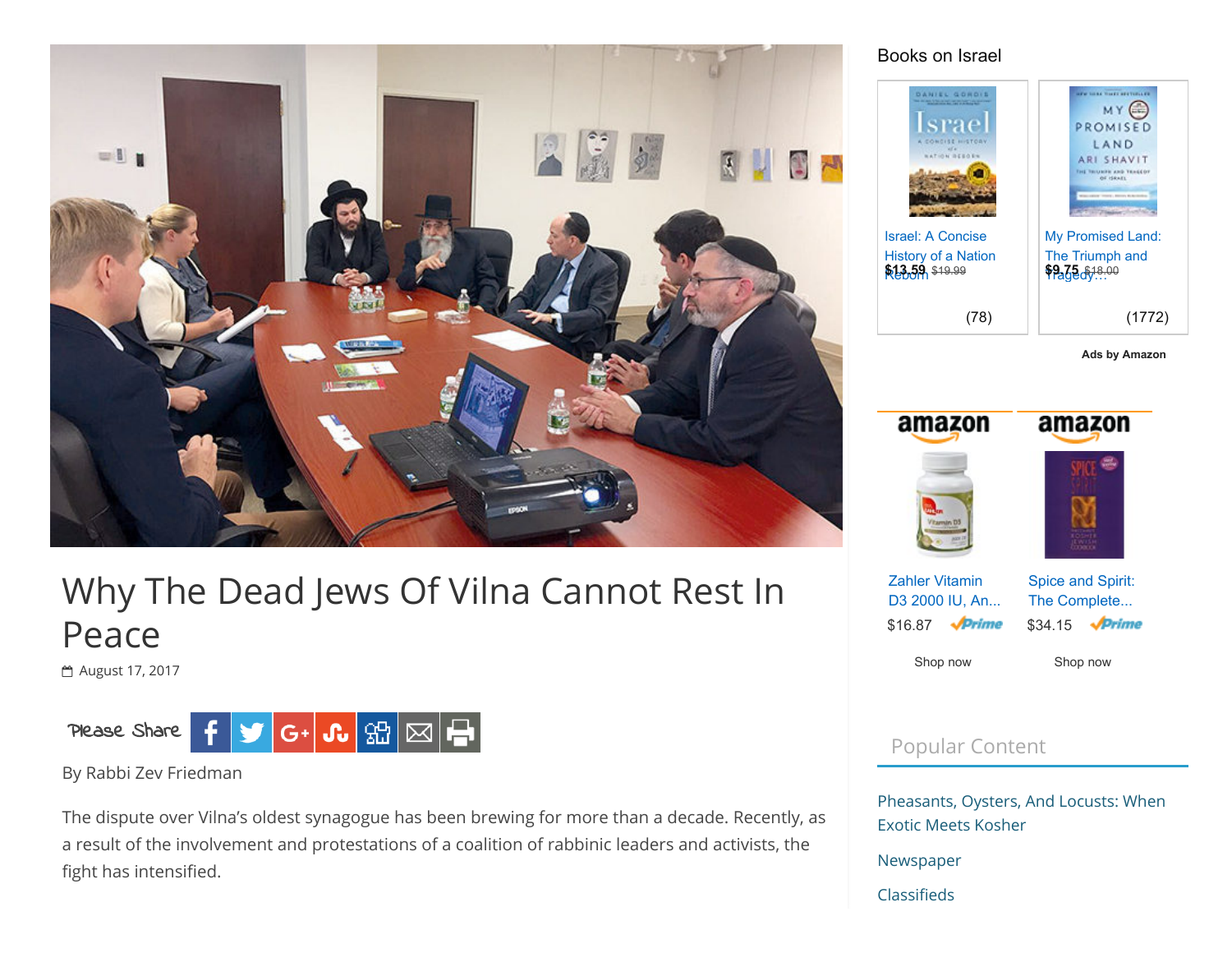

American rabbis in meeting with Lithuanian officials

#### Brief History Of Jewish Community

The Jewish community in Lithuania is hundreds of years old. The Vilna Gaon, who lived in the 18th century, and other great Torah luminaries helped Vilna earn its reputation as the Jerusalem of Eastern Europe.

The Shoah. Lithuania has rightfully earned one of the most sordid reputations of anti-Semitism based upon its participation in the Holocaust. While almost everyone heard of Babi Yar, where 33,000 men, women, and children were murdered, many have not heard about Ponary, the forest outside of Vilna

where double that amount—approximately 70,000 Jews—were rounded up and massacred by Lithuanian Nazi collaborators.

Bloodthirsty Lithuanian anti-Semites also gleefully participated in the notorious massacres of Jews in July of 1941. Jews were captured and brought to the Kovno garage area which was enclosed. Jews were clubbed to death by Lithuanians while other Lithuanians ran hoses to wash away the blood. When the massacre was over, the Lithuanians climbed atop a pile of bodies and began playing the Lithuanian national anthem.

Approximately 95% of Lithuanian Jews—200,000 out of 210,000—were murdered, representing the highest percentage of any country during World War II.

Post World War II period. The Soviets occupied Lithuania as part of the Eastern Bloc. As a matter of policy, the Soviets took steps to eliminate Jewish religious presence in areas under their control. In the 1970s, they razed all of the tombstones in Vilna's oldest Jewish cemetery. In one area of the cemetery, they constructed a sports complex to "eliminate" the Jewish presence there. [The Disappearing Jewish Woman](http://5tjt.com/disappearing-jewish-woman/)

[Our First Jewish President Lyndon](http://5tjt.com/our-first-jewish-president-lyndon-johnson-an-update/) Johnson? – an update!!

[. . . But Not For All](http://5tjt.com/but-not-for-all/)

[DRS Welcomes Dr. Hillel Broder](http://5tjt.com/drs-welcomes-dr-hillel-broder/)

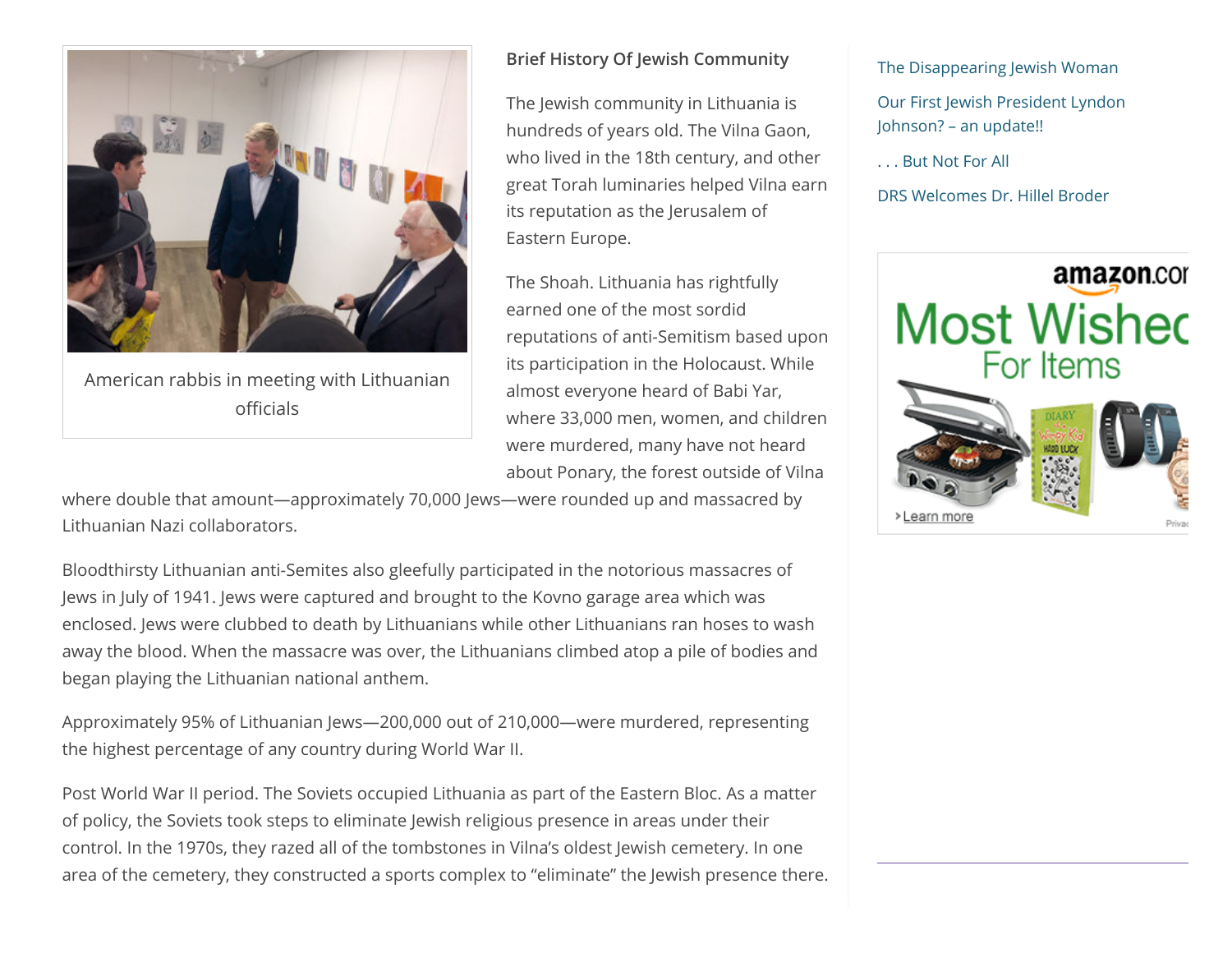The Advent of an Independent Lithuania. After Lithuania declared its independence in the 1990, it freed itself from the constraints of Soviet policy. It gained the ability to reverse previous trends of anti-Semitism that the Germans and the Soviets had fomented. Despite the opportunity to reverse the trend, the Lithuanians decided to nationalize the old Jewish cemetery in Vilna.

#### The Cemetery Controversy

The Lithuanians decided to capitalize on the fact that there is a limited Jewish population remaining in Vilna, and viewed the Jewish cemetery as a real-estate asset. Many of the Jews presently residing in Vilna are not indigenous to Lithuania. Many are not descendants of those interred in the cemetery and have no connection to its history. The Lithuanians planned numerous construction projects for that site and actually built on site, disturbing an unknown amount of graves.

Plans to Build a Convention Center. The controversy over Lithuanian construction on top of Jewish graves brewed into an issue that reached the ears of Congress in 2009. At that point, members of the House and Senate roundly condemned any attempts by the Lithuanians to

construct anything on top of Jewish graves.

Lithuanians engaged the services of a rabbinical group in London in order to seek approval for their plans. For some unknown reason (some have alleged bribes) the rabbinical group granted approval. One of the representatives, who wishes to remain nameless, stated that the deal they agreed to would not have been approved today; however, at



that time they felt it was "the best they could negotiate with Lithuanians."

## Facebook Feed



[5 Towns Jewish Times](http://facebook.com/149824215071132) was live.

**N** [Video](https://www.facebook.com/5TownsJewishTimes/posts/1418416164878591)

[View on Facebook](https://www.facebook.com/5TownsJewishTimes/posts/1418416164878591) · [Share](javascript:void(0);)



How could they elect them?

5tjt.com/major-jewish-group-slams[iranian-bid-head-unesco-executive-board/](http://5tjt.com/major-jewish-group-slams-iranian-bid-head-unesco-executive-board/)

[View on Facebook](https://www.facebook.com/149824215071132_1418350288218512) · [Share](javascript:void(0);)



[5 Towns Jewish Times](https://facebook.com/149824215071132)

Tune in here to watch a live Meaningful Minute event! 9 pm!

**[Photo](https://www.facebook.com/5TownsJewishTimes/photos/a.1418363204883887.1073741863.149824215071132/1418363184883889/?type=3)** 

[View on Facebook](https://www.facebook.com/5TownsJewishTimes/photos/a.1418363204883887.1073741863.149824215071132/1418363184883889/?type=3) · [Share](javascript:void(0);)



[5 Towns Jewish Times](https://facebook.com/149824215071132) 13 hours ago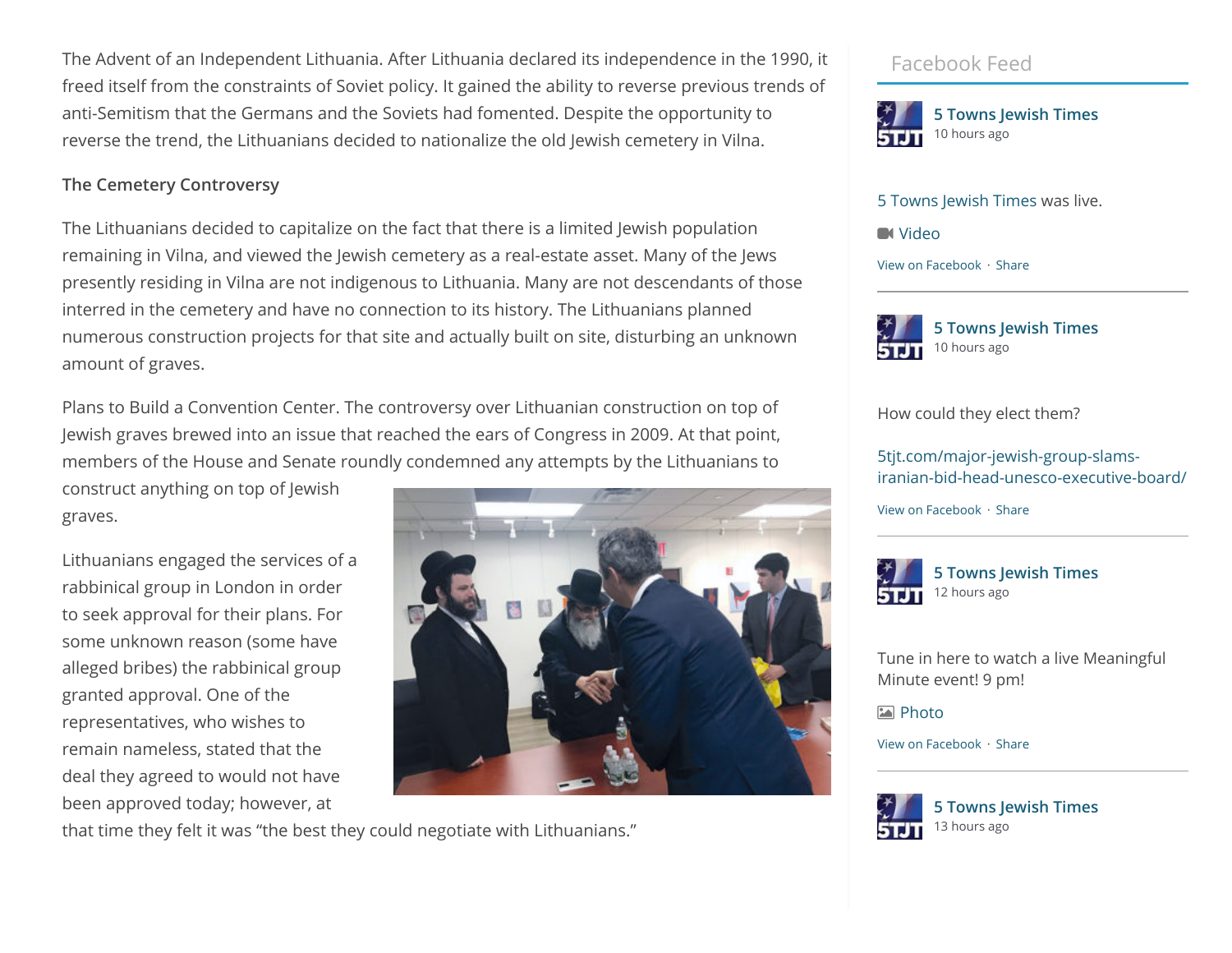Unfortunately, the rabbinic group has not rescinded its approval and Lithuanians continue to use this as their main justification to move forward with their construction plans.

The Protest. Due to the tireless efforts of Dovid Katz, an internationally acclaimed professor of Yiddish, and an activist living in Vilna, along with the courageous efforts of Vilna resident Ruta Bloshtein, the Jewish community was galvanized.

Ruta circulated a petition which has over 40,000 supporters. Dovid Katz keeps everyone informed through his blog called Defending History where he has posted among other things a list of world-renowned rabbanim who have openly expressed their opposition to the Lithuanian planned construction.

Meetings with Lithuanian officials. There have been a number of meetings held by various Jewish groups with Lithuanian representatives in an effort to share the deep concerns of the Jewish community at large and voice its opposition. In one such meeting which took place in July when the mayor of Vilnius came to New York, a broad spectrum of Jewish leaders attended.

Dr. Bernard Fryshman, a professor of physics at New York Institute of Technology, pointed out to the mayor that the boundaries of the cemetery are in fact larger than the maps show and that any construction would necessarily desecrate additional Jewish graves. Mr. Emanuel Adler and Mr. Yehuda Friedman came, representing the Union of Orthodox Congregations of America, expressing their concern over the project. I asked how it was possible to do renovations and add additional space without running plumbing underground and desecrating additional graves. Rabbi David Niederman, president of the UJO Satmar, drew attention to the diversity of the group present, all united by the desire to prevent the cemetery's desecration. The group spoke as one voice and strongly advised the mayor to relocate the convention center and show the world that Lithuania has in fact turned the corner on anti-Semitism.

Members of Congress Get Involved. Last week, 12 members of Congress signed a letter addressed to the president of that country objecting to plans to build on the Jewish cemetery.

Official Response of Lithuanian Government and What They Failed to Mention. See Sidebar.

Wow!

#### [5tjt.com/israel-ranked-19th-food-secure](http://5tjt.com/israel-ranked-19th-food-secure-nation-un-global-hunger-report/)nation-un-global-hunger-report/

#### [View on Facebook](https://www.facebook.com/149824215071132_1418349168218624) · [Share](javascript:void(0);)



### Recent Comments

[larry](http://none/) on Report: Bannon Pushed for [Moving Embassy to Jerusalem, Boycotted](http://5tjt.com/report-bannon-pushed-moving-embassy-jerusalem-boycotted-meeting-terrorist-abbas/#comment-61354) Meeting With 'Terrorist' Abbas

[Yochi sabri](http://goingrealty.com/) on [A Five Towns Simcha](http://5tjt.com/five-towns-simcha-6/#comment-61348)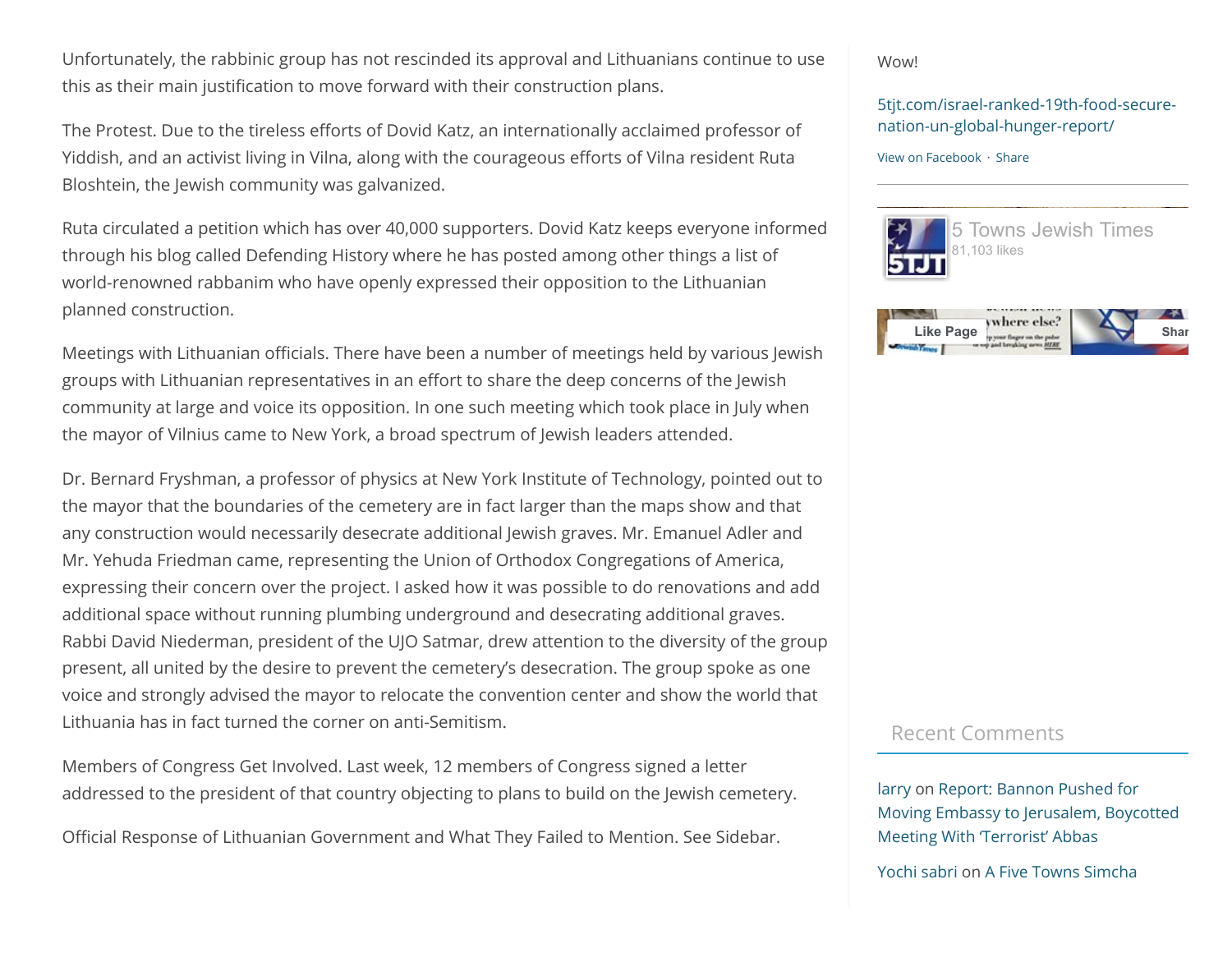Future Plans. The fight to preserve the dignity of the Jews of Lithuania continues. Unfortunately, the Terranea is home to the mass graves of Ponary. It's time for them to respect and pay tribute to the Jewish dead who were fortunate to buried with dignity hundreds of years ago.



← [Lithuanian President Ignores Congressmen's Protest Over Planned Project Atop](http://5tjt.com/lithuanian-president-ignores-congressmens-protest-planned-project-atop-jewish-graves/) Jewish Graves

[Do Our Schools Need A Reboot?](http://5tjt.com/schools-need-reboot/) →

## You May Also Like



[From 'Start-Up' To 'Shoot](http://5tjt.com/from-start-up-to-shoot-down/) Down' ₾ [July 25, 2014](http://5tjt.com/from-start-up-to-shoot-down/)



[Connect With Kesher](http://5tjt.com/connect-with-kesher-yehudi/) Yehudi



□ [November 17, 2016](http://5tjt.com/connect-with-kesher-yehudi/) [Simone Unveils Medical-](http://5tjt.com/simone-unveils-medical-office-plans-for-school-property/)Office Plans For School Property

[February 7, 2013](http://5tjt.com/simone-unveils-medical-office-plans-for-school-property/)

[Shoshana Schwartz](http://www.retorno.org/) on [10 Days, 5 Deaths](http://5tjt.com/10-days-5-deaths/#comment-61214) הדר on [10 Days, 5 Deaths](http://5tjt.com/10-days-5-deaths/#comment-61212) [Micki Lavin-Pell, MFT](http://www.mickilavinpell.co.il/) on [10 Days, 5 Deaths](http://5tjt.com/10-days-5-deaths/#comment-61211)